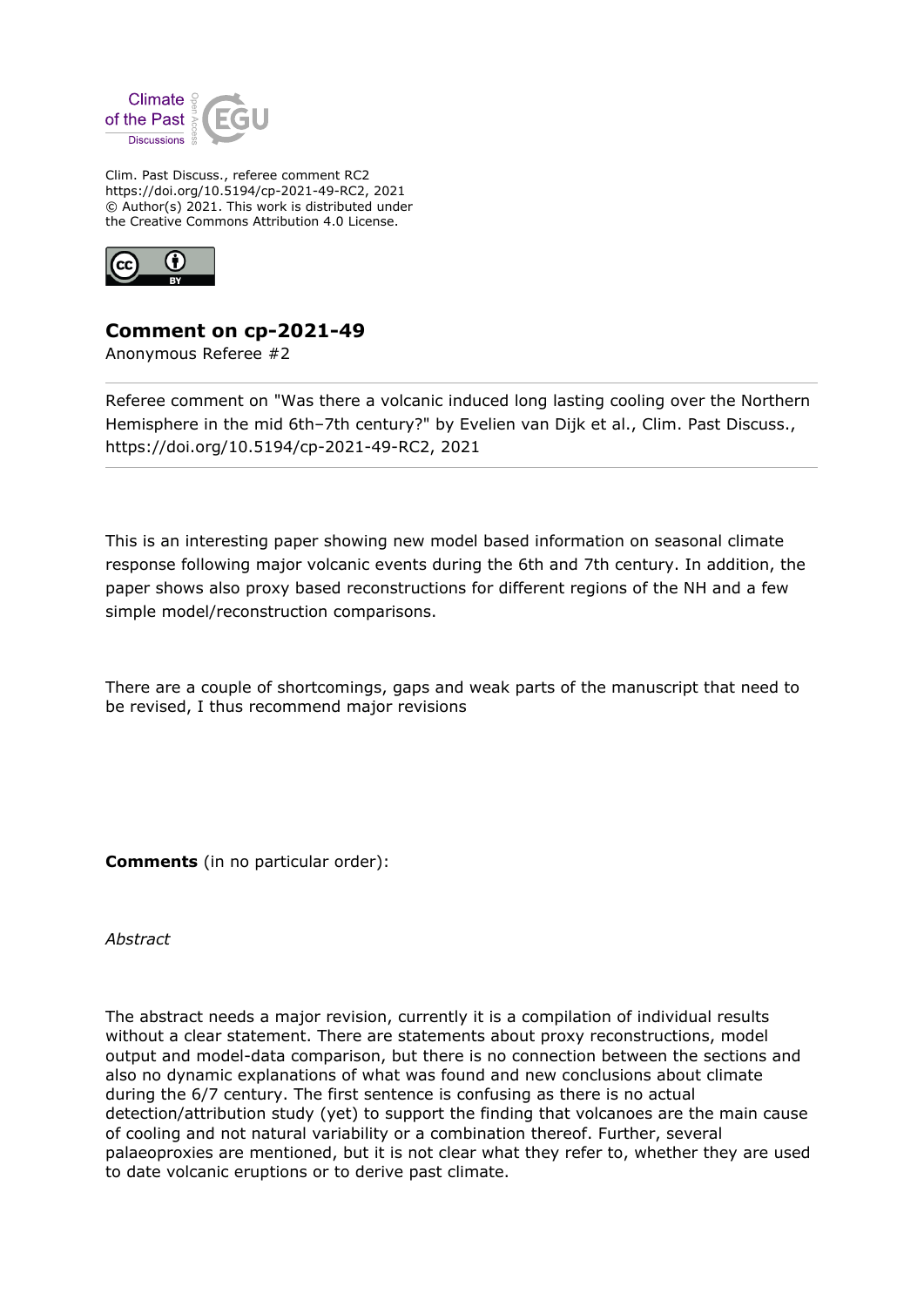## *General manuscript*

It would be interesting and valuable to have a paragraph on the socio-economic impact of the cooler and more variable climate during this period. This would be a nice link to the other sections of the paper.

The paper is not up to date with the latest publications and the introduction needs to be revised accordingly. The first paragraph of the introduction is incomplete, confusing and needs better focus and the inclusion of more appropriate and new references to the state of the art in palaeoreconstructions for the study period. In general, the paper needs to be updated with recent findings related to reconstructions, post-volcanic responses in the palaeocontext, regional interpretations, and data/model comparison studies. Furthermore, the paper also needs considerations on uncertainties. In addition, two studies from 10 years ago on the onset of the LIA are cited (lines 39 ff). They are superseded by new findings.

It is not clear why Stoffel et al., Büntgen et al. and Esper et al. are used for comparisons with the model (Fig. 5). New reconstructions are available (see Büntgen et al. 2021 Nat. Comm for a review) and possibly an ensemble series could have been used instead of single reconstructions, which do not reflect the true NH conditions but are locally biased. It is also not clear why the authors compare the grid-based model output with local tree-ringbased reconstructions for three regions. In lines 390ff. they mention that such a comparison can be misleading, so they might reconsider this section. A more appropriate comparison could be made with continental reconstructions for Europe (Luterbacher et al. 2016, Env. Res. Lett) and for Asia (Zhang et al. 2018 Nat. Sci. Reports, 8, 7702).

The *methods* and associated measures to compare reconstructions and model output need to be explained in more detail.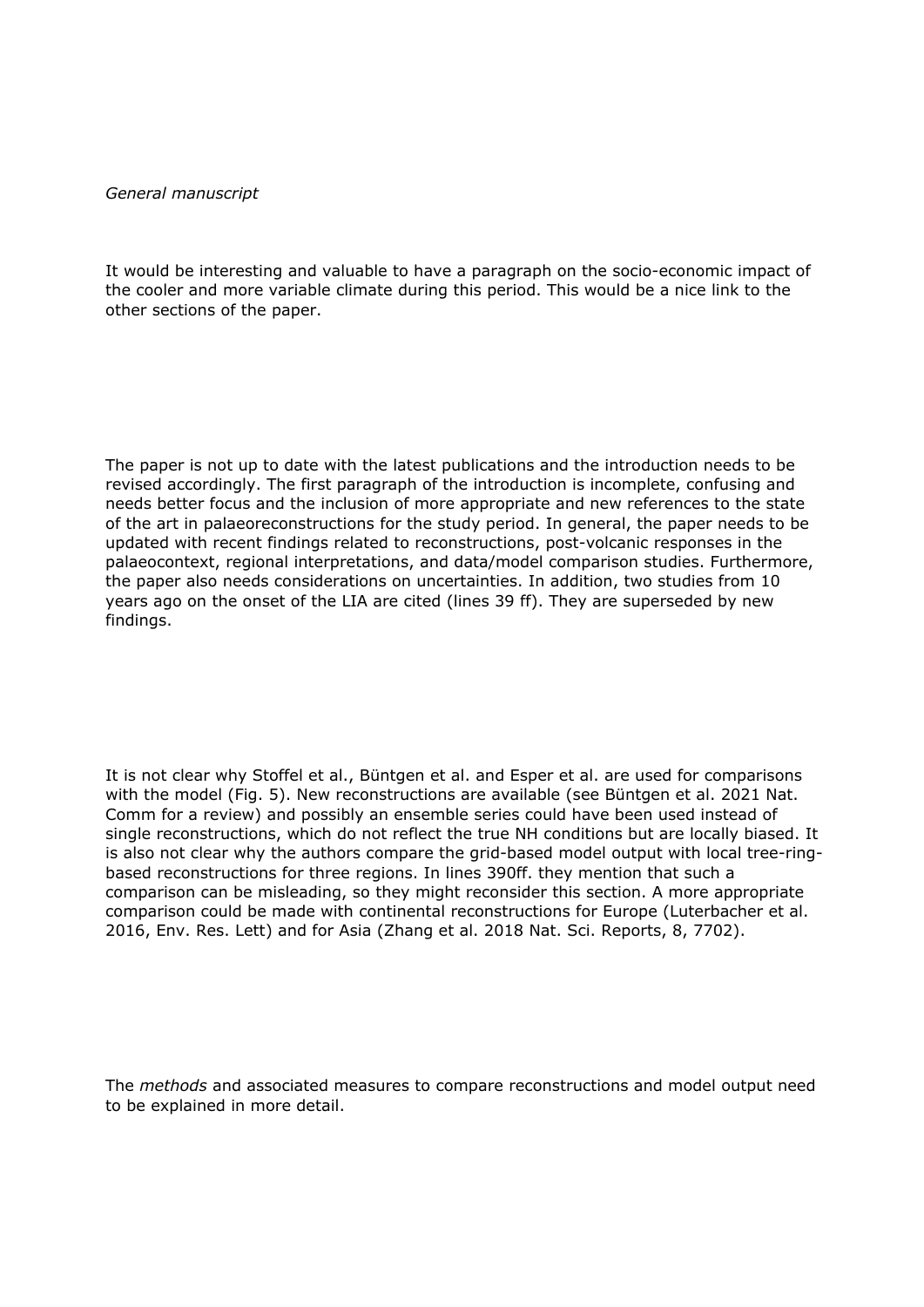The authors report on the summer precipitation behaviour in the Mediterranean region in the model world. This part needs to be revised, as in reality there is hardly any precipitation in the warm season and if there is, it is mostly on the northern rim. Even in post-volcanic summers there is no clear signal in observations and reconstructions of the last centuries (Wegmann et al. 2014; Fischer et al. 2007, CRL). Please note that there are hydroclimate reconstructions from different areas of the Mediterranean with which the model output can be compared.

In general, the work has a bias towards summer, which is not surprising as the tree-ring reconstructions resolve summer conditions. However, it would be important to provide some more insight into the conditions during the cold season and how the volcanic influence could change the annual cycle after the short and decadal volcanic influence.

*Section 3.1. volcanic response:*

It seems that the Figures 2,a, c and d are not commented and interpreted in the main text. Are the time series in Figure 2 referring to summer? The plots are small and details cannot be seen. Please could you increase the readability of the figures in general, thank you.

It is not entirely clear what Figure 3 shows. Are all post-volcanic years during the study period averaged and shown in relation to pre-volcanic non-volcanic conditions? Please state this more clearly in the caption and main text. Also, please provide more explanation of the multi-decadal analysis and how it is carried out.

In Figure 3b I see a strongly negative NAO with higher absolute pressure in the subpolar regions and lower pressure in the subtropics. This does not seem correct given the independent evidence of a strongly positive NAO following strong tropical volcanoes.

It might be good to show the statistically significant areas and instead use a field sign test